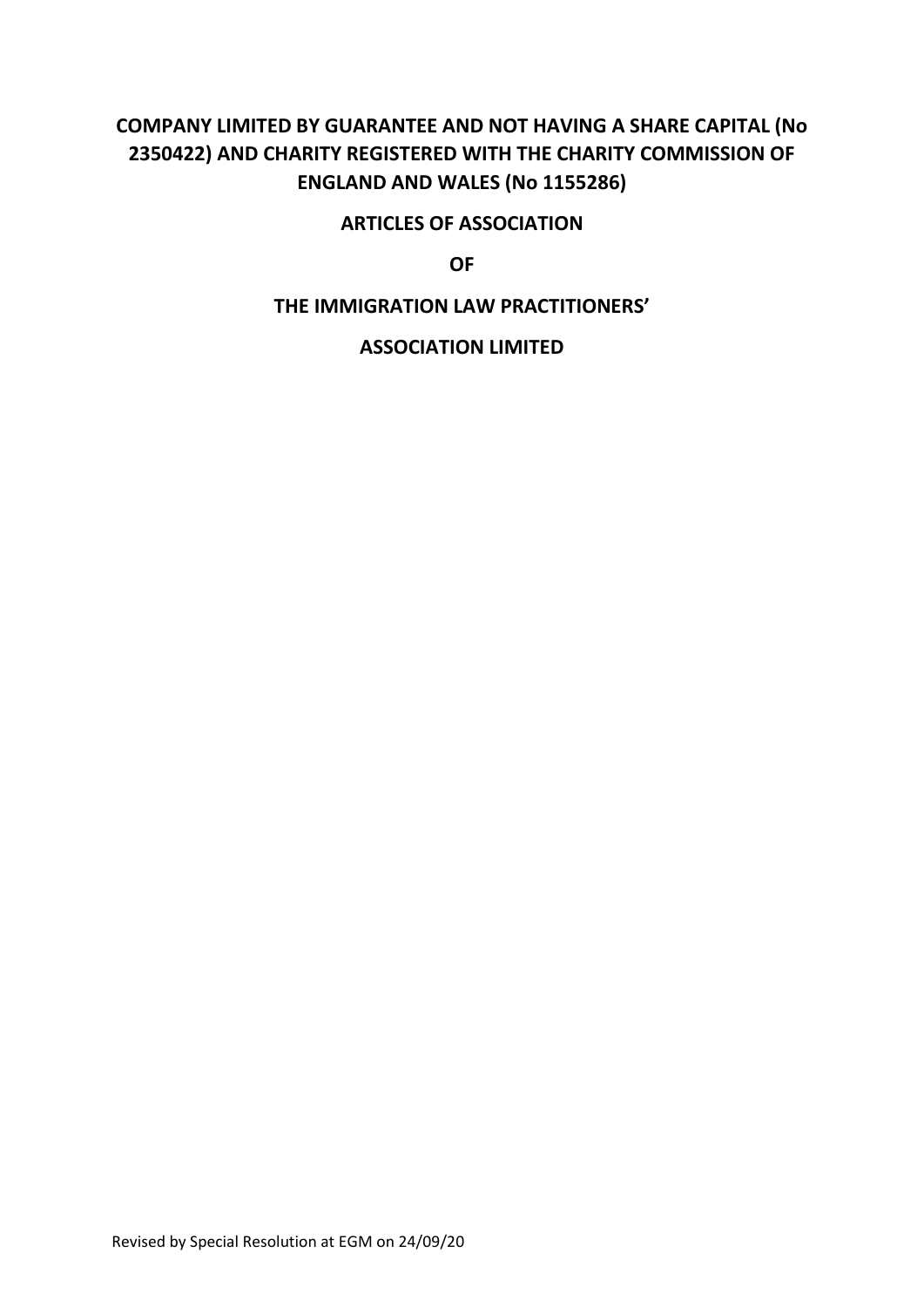# **COMPANY LIMITED BY GUARANTEE**

# **AND NOT HAVING A SHARE CAPITAL AND A REGISTERED CHARITY**

# **ARTICLES OF ASSOCIATION**

**OF**

## **THE IMMIGRATION LAW PRACTITIONERS' ASSOCIATION LIMITED**

# **(adopted by special resolution passed 7 December 1998, amended by special resolutions passed 29 November 2003, 21 November 2009, 23 November 2013, 1 July 2014, 18 November 2017, 23 November 2019 and 24 September 2020)**

#### **INTERPRETATION**

\_\_\_\_\_\_\_\_\_\_\_\_\_\_\_\_\_\_\_\_\_\_\_\_\_\_\_\_\_\_\_\_\_\_\_

1. In these articles the following words and expressions shall have the following meanings, if not inconsistent with the subject or context:

**the Act** means the Companies Act 1985 including any statutory modification or re- enactment thereof for the time being in force;

**the articles** means the articles of association of the Association for the time being in force;

**the Association** means the above-named Association;

**clear days** in relation to the period of a notice means the period excluding the day when the notice is given or deemed to be given and the day for which it is given or on which it is to take effect;

**Former Member of ILPA** means a Member of ILPA as at the date of adoption of these articles;

**in writing** means in writing, or any substitute for writing, or both;

**ILPA** means the unincorporated association known as the "Immigration Law Practitioners' Association";

**Member**s means Members of the Association, whatever their category of membership;

**month** means calendar month;

**office** means the registered office of the Association;

**organisation** means any organisation, firm, company or other body, whether or not incorporated;

**secretary** means the secretary of the Association or any other person appointed to perform the duties of the secretary of the Association, including a joint, assistant or deputy secretary;

**the United Kingdom** means Great Britain and Northern Ireland;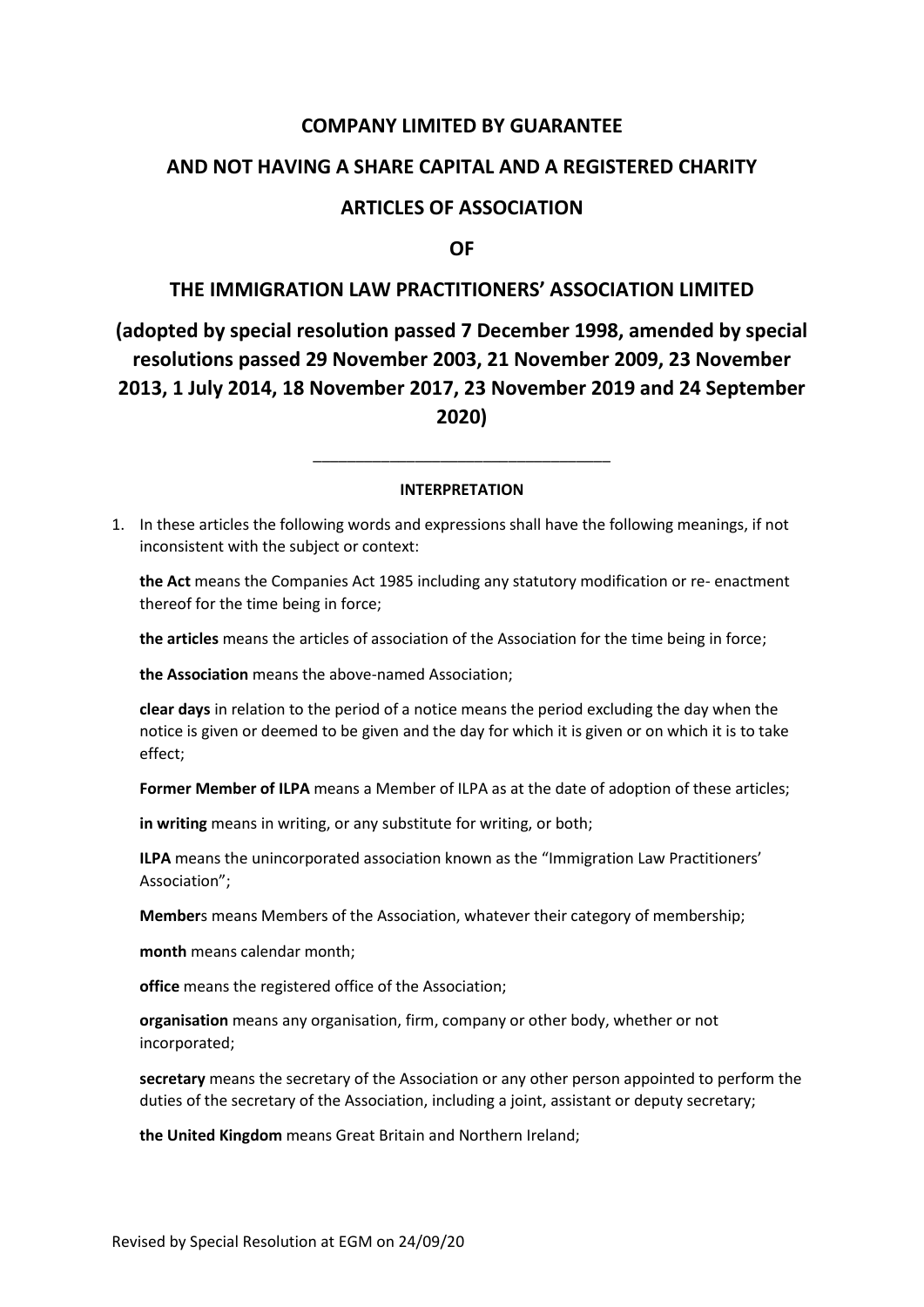and words which refer to a single number also refer to plural numbers and vice versa words importing one gender only shall include any gender; references to a 'person' or 'people' include companies, unincorporated associations and so on.

Unless the context otherwise requires, and subject to the foregoing, words or expressions contained in these articles bear the same meaning as in the Act but excluding any statutory modification thereof not in force when these articles become binding on the Association.

#### **MEMBERS**

- 2. There shall be two categories of membership, membership which is open to individuals and membership which is open to organisations.
- 3. Membership of the Association shall be open to any individual who is:

1) a lawyer, legal worker, teacher or student of law, apprentice lawyer, or other person who, in the opinion of the Committee of Trustees, is substantially engaged or interested in the law; and

2) in general sympathy with the objects of the Association, but membership shall not be granted to any individual undertaking advisory or representation work unless:

a) the individual is a Member of a recognised professional body exercising a disciplinary function in respect of professional misconduct by the individual; or

b) the individual is an employee of an organisation which is subject to professional discipline as described in (a) above; or

c) the individual is an employee of an organisation which is a charitable or non-profit making organisation with a constitution whose terms are consistent with the objectives of the Association's constitution; or

d) the individual is an employee of an organisation which is in receipt of funds as provided for in section 23 of the Immigration Act 1971 or any statutory re-enactment thereof

3) named as an adviser on a registration certificate issued by the Office of the Immigration Services Commissioner or has been notified to and accepted by the Office of the Immigration Services Commissioner as a competent adviser by an organisation with a certificate of exemption issued by the Office of the Immigration Services Commissioner and is in general sympathy with the objects of the Association.

#### 4. Membership of the Association shall be open to any organisation which is:

1) in the opinion of the Committee of Trustees substantially engaged or interested in the law; and

2) in general sympathy with the objects of the Association, but membership shall not be granted to any such organisation undertaking advisory or representation work unless:

a) the organisation is a Member of a recognised professional body exercising a disciplinary function in respect of professional misconduct by the organisation; or

b) the organisation is a charitable or non-profit making organisation with a constitution whose terms are consistent with the objectives of the Association's constitution; or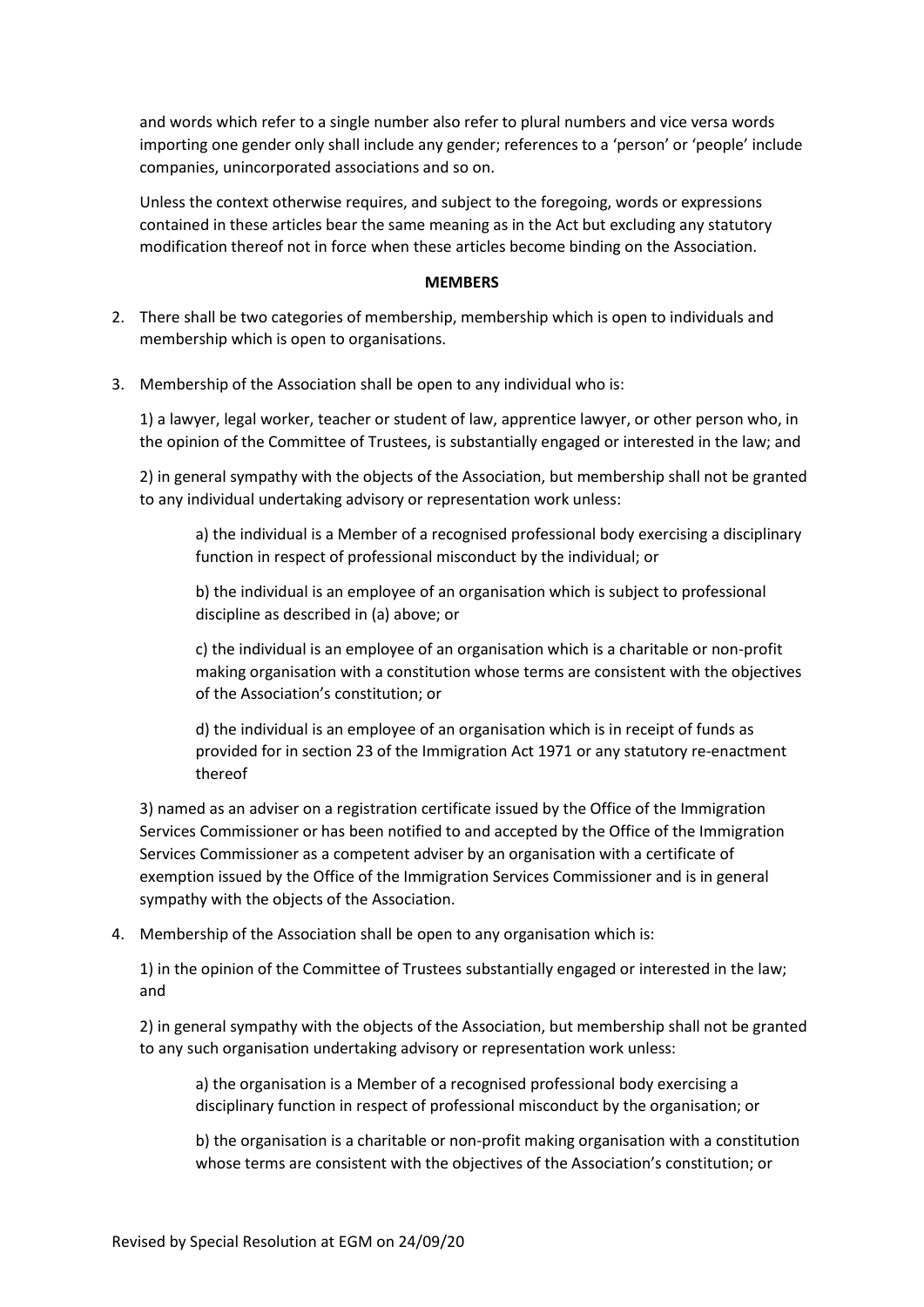c) the organisation is in receipt of funds as provided for in section 23 of the Immigration Act 1971 or any statutory re-enactment thereof.

3) holds a registration certificate or certificate of exemption issued by the Office of the Immigration Services Commissioner and is in general sympathy with the objects of the Association.

- 5. Former Members of ILPA shall be deemed to be Members of the Association for all purposes with effect from the date of adoption of the articles until the time at which their membership of ILPA would otherwise have fallen due for renewal (being the end of their subscription year with ILPA), when they shall no longer be deemed to be Members of the Association under the provisions of this article.
- 6. Any Former Member of ILPA who was a Member of ILPA prior to the amendment of its constitution which took place in 1992 shall be deemed to be eligible for membership of the Association, notwithstanding the provisions of articles 3 and 4, providing that:

a) he or she applies for membership of the Association within three months of their ceasing to be deemed to be a Member under article 5; and

b) at the time of their application for membership of the Association they satisfy the criteria for admission to the membership of ILPA applicable at the time they joined ILPA (broadly, that membership of ILPA shall be open to anyone who is a lawyer, legal worker, teacher or student of law, apprentice lawyer, or other person who, in the opinion of the Committee of Trustees, is substantially engaged or interested in the law and in general sympathy with the objects of ILPA).

7.

1) Every application for membership of the Association shall be in writing and in such form as the Committee of Trustees may direct and shall include the names and addresses of two satisfactory referees.

2) The Committee of Trustees may admit to membership any person applying for admission.

3) Membership should be refused to any applicant who in the opinion of the Committee of Trustees is not of good character or good repute.

4) The Committee of Trustees shall not be obliged to give reasons for refusal of membership.

5) The Committee of Trustees shall have power to require such further information as it deems necessary to determine an application.

- 8. Every Member shall observe and be bound by the articles herein for the time being and shall keep the Association informed of his, her or its current postal address.
- 9. A Member which is an organisation may authorise such person as it thinks fit to act as its representative at any general meeting of the Association and may from time to time revoke such authorisation and authorise another representative in their place.
- 10. Any Member may resign from the Association by giving written notice to the Secretary; provided that a Member so resigning shall not be entitled to any refund of subscription, and shall remain liable for any subscription remaining unpaid at the time of his, her or its resignation. If any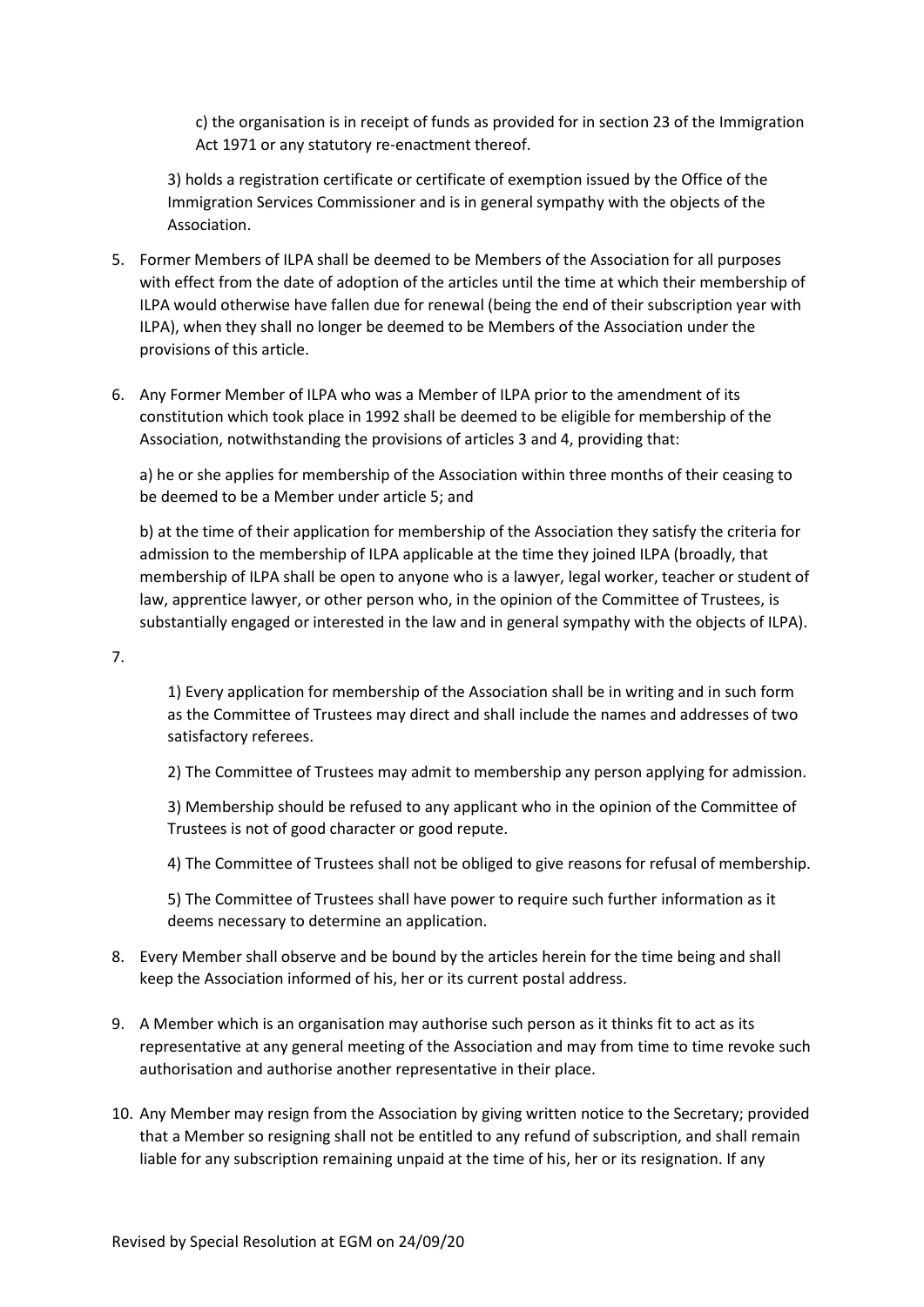Member shall have failed to pay his, her or its subscription for a period of three months he, she or it shall be deemed to have resigned.

- 11. If any Member (save for any Member who is a Former Member of ILPA of the kind referred to in article 12) shall cease to fulfil the requirements for membership set out in articles 3 or 4 (as the case may be) he, she or it shall be ineligible to continue membership and their membership shall lapse at the end of the subscription year. Any Member in respect of whom this article applies will be notified of the ground of article 3 or 4 which applies (as the case may be) and may request a review of the assessment of eligibility by the Chair of the Committee of Trustees.
- 12. Any Member who is a Former Member of ILPA and who became a Member of ILPA prior to the amendment of its constitution which took place in 1992 who ceases to fulfil the requirements for admission to membership of ILPA referred to in article 6 shall be ineligible to continue membership of the Association and their membership shall lapse at the end of the subscription year. Any Member in respect of whom this article applies will be notified of the ground of article 6 which applies and may request a review of the assessment of eligibility by the Chair of the Committee of Trustees.
- 13. Members of the Association may include the words "Members of the Immigration Law Practitioners' Association" on their brochures, promotional information and in entries relating to them in reputable law lists, legal directories and biographical references. Any reference to membership of the Association on official stationery, letterhead or business cards shall be a disciplinary offence unless in a standard form approved for this purpose by the Committee of Trustees.

## **DUTIES OF MEMBERS**

14. Every member of the Association shall be bound to pay to the Association such annual subscription as the Committee of Trustees shall from time to time determine, unless the Committee of Trustees shall at its absolute discretion otherwise decide.

#### **DISCIPLINARY PROCEDURE**

- 15. If any Member be guilty of any conduct which in the opinion of the Committee of Trustees is injurious to the interests of the Association he, she or it may be expelled or suspended from the Association by resolution of the Committee of Trustees depending on the gravity of the conduct.
- 16. The Committee of Trustees shall make regulations relating to disciplinary matters ("Disciplinary Regulations for Members") setting out the procedures for the making of a complaint against a Member and the investigation and determination of that complaint by the Committee of Trustees and may amend the same, from time to time.
- 17. The Disciplinary Regulations for Members from time to time in force shall include provision for the review of any disciplinary decision taken against a Member by a Reviewing Panel comprising the Chair of the Committee of Trustees and two assessors and provide that the Committee of Trustees shall act in accordance with any recommendation of the Reviewing Panel.
- 18. The Committee of Trustees shall take such steps as they deem sufficient to bring to the notice of the members of the Association the Disciplinary Regulations for Members for the time being in force.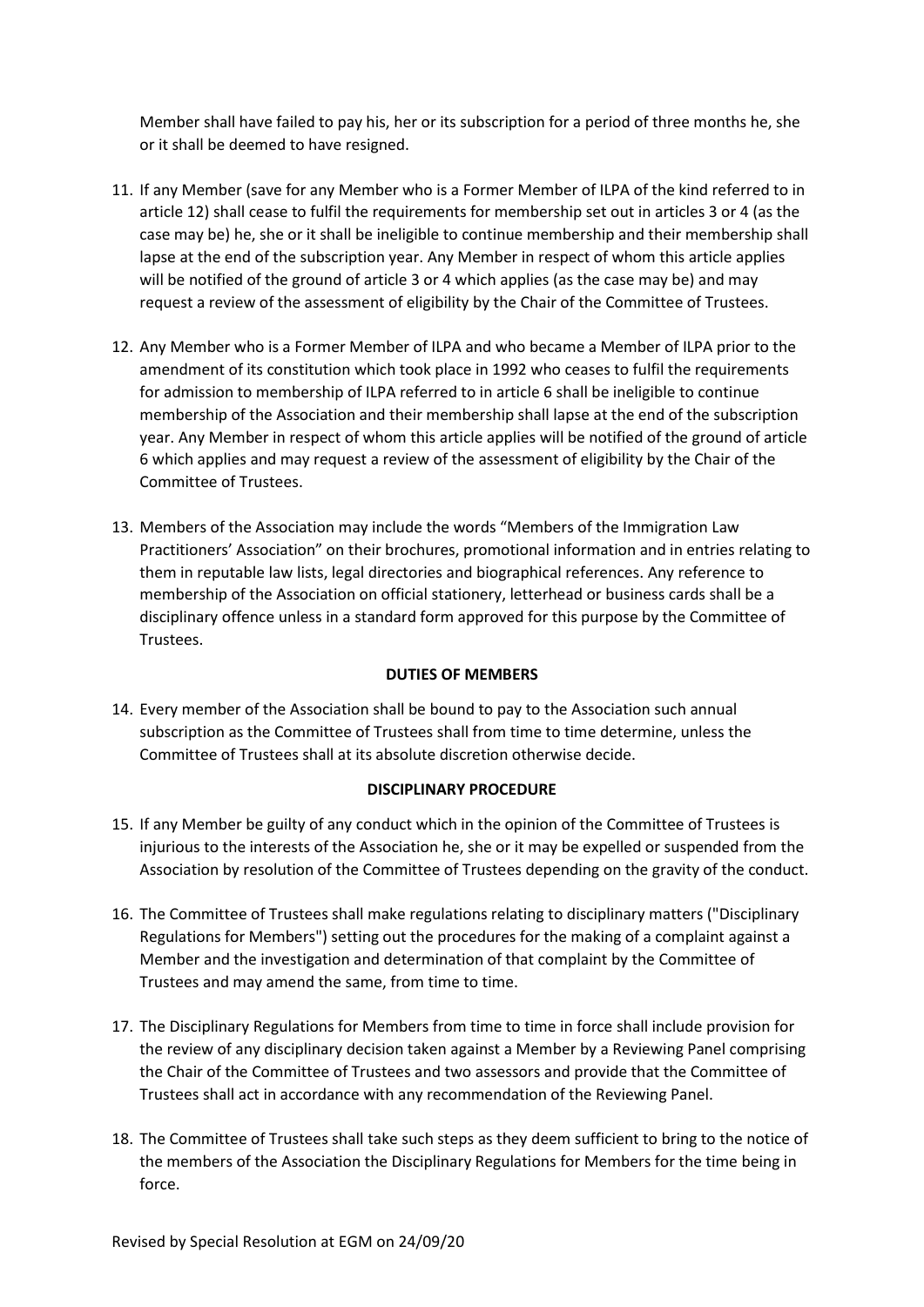- 19. Copies of the Disciplinary Regulations for Members shall be available to any person who requests them.
- 20. In the case of any inconsistency between the Disciplinary Regulations for Members and the Memorandum and Articles, the provisions in the Memorandum and Articles shall prevail. Articles 81 and 82 shall not apply to the Disciplinary Regulations for Members.

#### **GENERAL MEETINGS**

- 21. All general meetings other than annual general meetings shall be called extraordinary general meetings.
- 22. The Committee of Trustees may:

a) call general meetings and, on the requisition of members pursuant to the provisions of the Act, shall forthwith proceed to convene an extraordinary general meeting for a date not later than eight weeks after receipt of the requisition.

b) determine the holding and conducting of a general meeting in such a way that persons who are not present together at the same place may by electronic means attend and speak and vote at it.

#### **NOTICE OF GENERAL MEETINGS**

23. An annual general meeting and an extraordinary general meeting called for the passing of a special resolution shall be called by at least twenty-one clear days' notice. All other extraordinary general meetings shall be called by at least fourteen clear days' notice but a general meeting may be called by shorter notice if it is so agreed:

a) in the case of an annual general meeting, by all the Members entitled to attend and vote thereat; and

b) in the case of any other meeting by a majority in number of the Members than having a right to attend and vote being a majority together holding not less ninety per cent of the total voting rights on a poll at the meeting of all the Members.

The notice shall specify the time and place of the meeting and the general nature of the business to be transacted and, in the case of an annual general meeting, shall specify the meeting as such. The notice shall be given to all the members, to the members of the Committee of Trustees and to the auditors.

24. The accidental omission to give notice of a meeting to, or the non-receipt of notice of a meeting by, any person entitled to receive notice shall not invalidate the proceedings at that meeting.

#### **PROCEEDINGS AT GENERAL MEETINGS**

- 25. No business shall be transacted at any general meeting unless a quorum is present. Not less than twenty persons in number, each being an individual Member or a proxy for a Member or a duly authorised representative of an organisation which is a Member, shall be a quorum.
- 26. If such a quorum is not present within half an hour from the time appointed for the meeting, the meeting shall stand adjourned to the same day in the next week at the same time and place or such time and place as the Committee of Trustees may determine.
- 27. The Chair of the Committee of Trustees for the time being of the Association shall preside as chair of the meeting, but if the Chair shall not be present within fifteen minutes after the time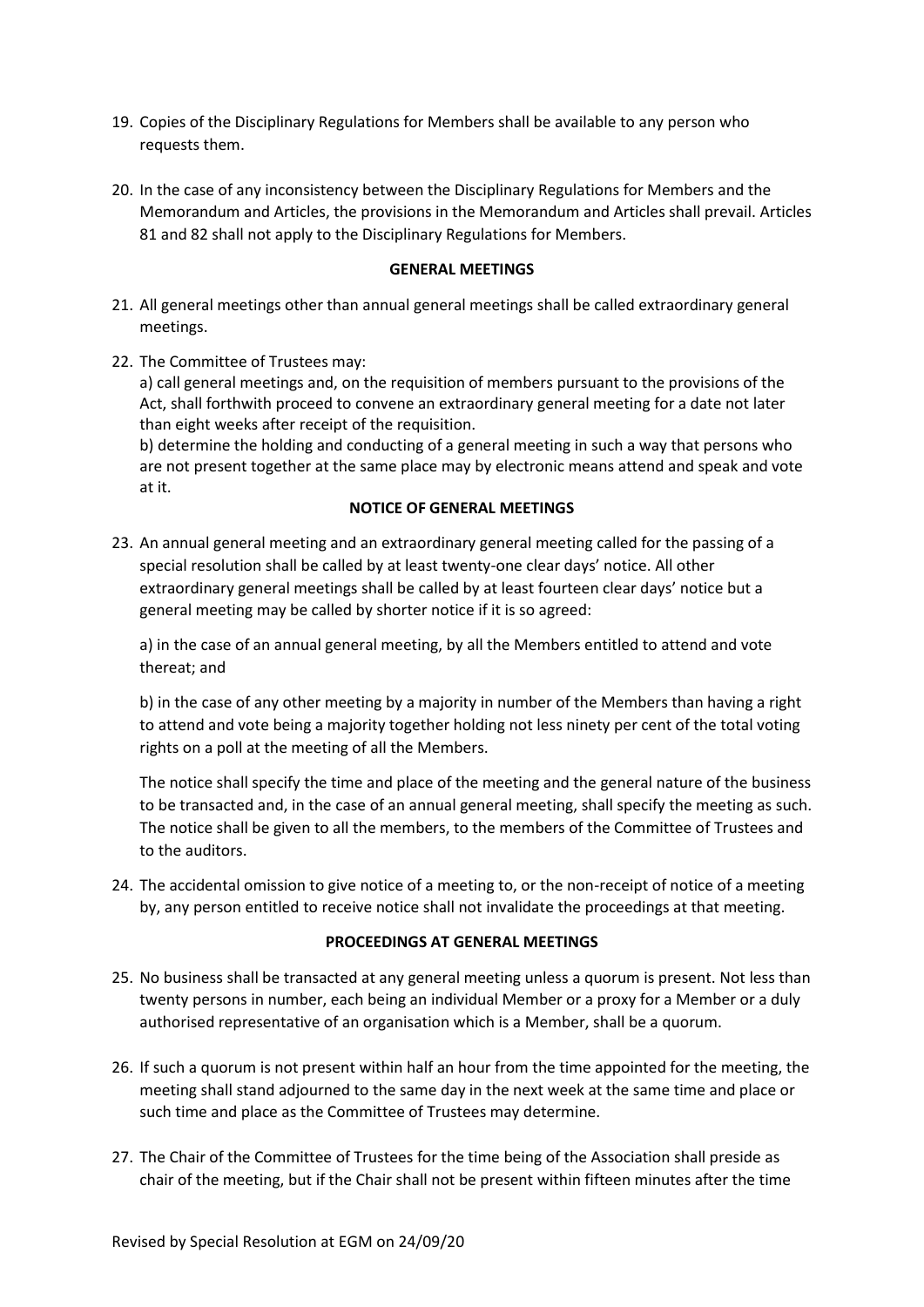appointed for the meeting and willing to act, the members of the Committee of Trustees present shall choose one of their number to chair the meeting and if there is only one member of the Committee of Trustees present and willing to act, he or she shall chair the meeting.

- 28. If no member of the Committee of Trustees is willing to act as chair of the meeting or if no member of the Committee of Trustees is present within fifteen minutes after the time appointed for holding the meeting, the members present and entitled to vote shall choose one of their number to chair the meeting.
- 29. A member of the Committee of Trustees shall, notwithstanding that he or she is not a Member of the Association, be entitled to attend and speak at any general meeting.
- 30. The chair of the meeting may, with the consent of a meeting at which a quorum is present (and shall if so directed by the meeting), adjourn the meeting from time to time and from place to place, but no business shall be transacted at an adjourned meeting other than business which might properly have been transacted at the meeting had the adjournment not taken place. When a meeting is adjourned for fourteen days or more, at least seven clear days' notice shall be given specifying the time and place of the adjourned meeting and the general nature of the business to be transacted. Otherwise it shall not be necessary to give any such notice.
- 31. A resolution put to the vote of a meeting shall be decided on a show of hands or by the use of electronic means unless before, or on the declaration of the result of, the show of hands a poll is duly demanded. Subject to the provisions of the Act, a poll may be demanded: a) by the chair of the meeting; or
	- b) by a least two Members having the right to vote at the meeting; or

c) by a Member or Members representing not less than one-tenth of the total voting rights on a poll of all the Members having the right to vote at the meeting;

and a demand by a person as proxy for a member shall be the same as a demand by the Member.

32. a) A person is able to exercise the right to speak at a general meeting when that person is in a position to communicate to all those attending the meeting, during the meeting, any information or opinions which that person has on the business of the meeting. b) A person is able to exercise the right to vote at a general meeting when that person is able to vote, during the meeting, on resolutions put to the vote at the meeting and that person's vote can be taken into account in determining whether or not such resolutions are passed at the same time as the votes of all the other persons attending the meeting. c) The Committee of Trustees may make whatever arrangements they consider appropriate to enable those attending a general meeting to exercise their rights to speak or vote at it. d) In determining attendance at a general meeting, it is immaterial whether any two or more members attending it are in the same place as each other. e) Two or more persons who are not in the same place as each other attend a general meeting if

their circumstances are such that if they have (or were to have) rights to speak or vote at that meeting, they are (or would be) able to exercise them.

33. Unless a poll is duly demanded a declaration by the chair of the meeting that a resolution has been carried or carried unanimously, or by a particular majority, or lost, or not carried by a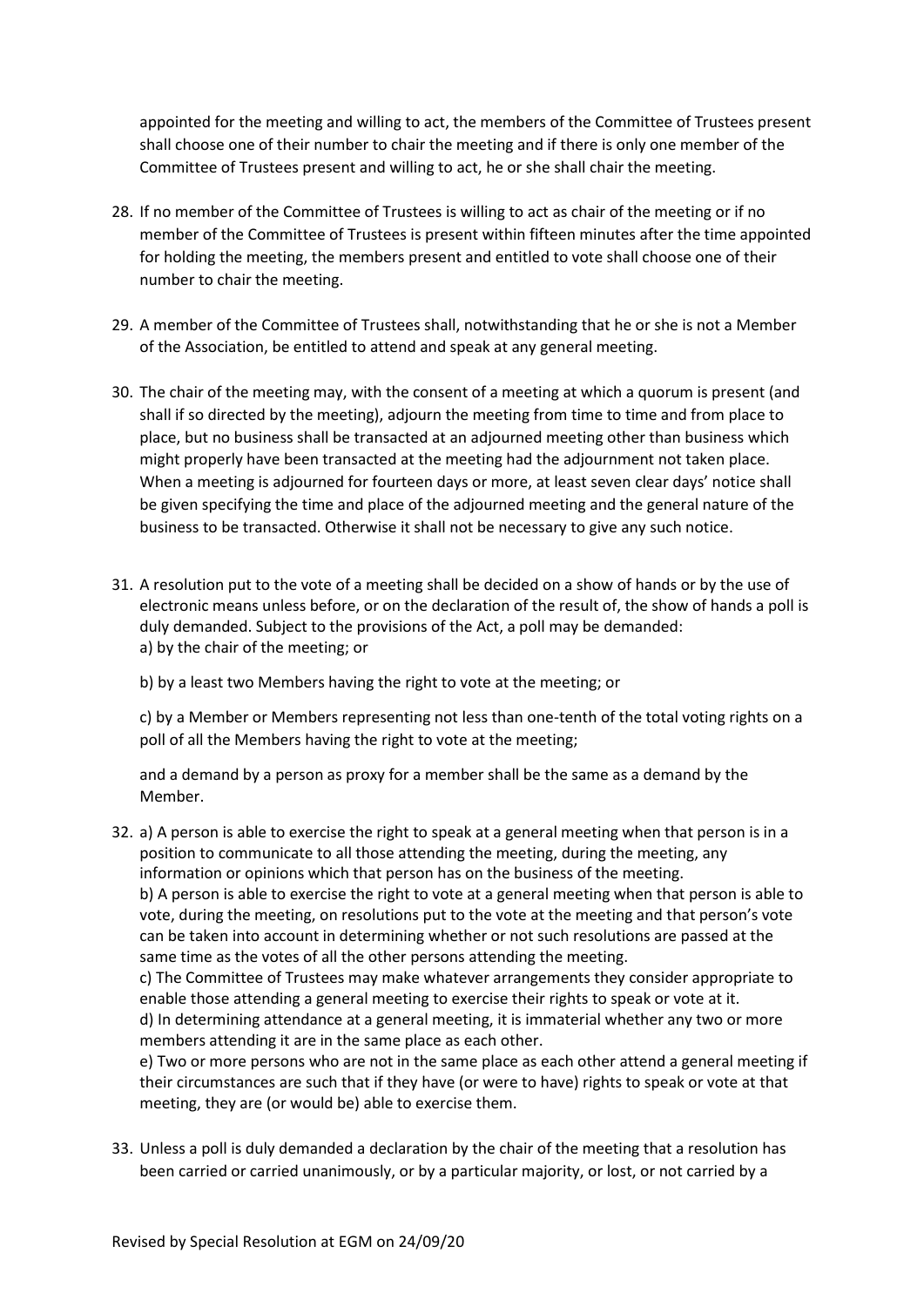particular majority and an entry to that effect in the minutes of the meeting shall be conclusive evidence of the fact without proof of the number or proportion of the votes recorded in favour of or against the resolution.

- 34. The demand for a poll may, before the poll is taken, be withdrawn but only with the consent of the chair of the meeting and a demand so withdrawn shall not be taken to have invalidated the result of a show of hands declared before the demand was made.
- 35. A poll shall be taken as the chair of the meeting directs and he or she may appoint scrutineers (who need not be Members) and fix a time and place for declaring the result of the poll. The result of the poll shall be deemed to be the resolution of the meeting at which the poll was demanded.
- 36. In the case of an equality of votes, whether on a show of hands or on a poll, the chair of the meeting shall be entitled to a casting vote in addition to any other vote he or she may have.
- 37. A poll demanded on the election of a chair of the meeting or on a question of adjournment shall be taken forthwith. A poll demanded on any other question shall be taken either forthwith or at such time and place as the chair of the meeting directs not being more than thirty days after the poll is demanded. The demand for a poll shall not prevent the continuance of a meeting for the transaction of any business other than the question on which the poll was demanded. If a poll is demanded before the declaration of the result of a show of hands and the demand is duly withdrawn, the meeting shall continue as if the demand had not been made.
- 38. No notice need be given of a poll not taken forthwith if the time and place at which it is to be taken are announced at the meeting at which it is demanded. In any other case at least seven clear days' notice shall be given specifying the time and place at which the poll is to be taken.

#### **VOTES OF MEMBERS**

- 39. No objection shall be raised to the qualification of any voter except at the meeting or adjourned meeting at which the vote objected to is tendered, and every vote not disallowed at the meeting shall be valid. Any objection made in due time shall be referred to the chair of the meeting whose decision shall be final and conclusive.
- 40. On a poll votes may be given personally or by proxy.
- 41. An instrument appointing a proxy shall be in writing, executed by or on behalf of the appointor and shall be in the following form (or in a form as near thereto as circumstances allow or in any other form which is usual or which the Committee of Trustees may approve):

"The Immigration Law Practitioners' Association Limited

I/We,\_\_\_\_\_\_\_\_\_\_\_\_\_\_\_\_\_\_\_\_\_\_\_\_\_\_\_\_\_ of \_\_\_\_\_\_\_\_\_\_\_\_\_\_\_\_\_\_\_\_\_\_\_\_\_\_\_\_\_

being a Member/Members of the above-named company, hereby appoint

\_\_\_\_\_\_\_\_\_\_\_\_\_\_\_\_\_\_\_\_\_\_\_\_\_\_\_\_\_of\_\_\_\_\_\_\_\_\_\_\_\_\_\_\_\_\_\_\_\_\_ or failing him,

\_\_\_\_\_\_\_\_\_\_\_\_\_\_\_\_\_\_\_\_\_\_\_\_\_\_\_\_\_\_of \_\_\_\_\_\_\_\_\_\_\_\_\_\_\_\_\_\_\_\_\_\_\_\_\_\_\_\_\_\_\_, as my/our proxy

to vote in my/our name(s) and on my/our behalf at the annual/extraordinary general meeting of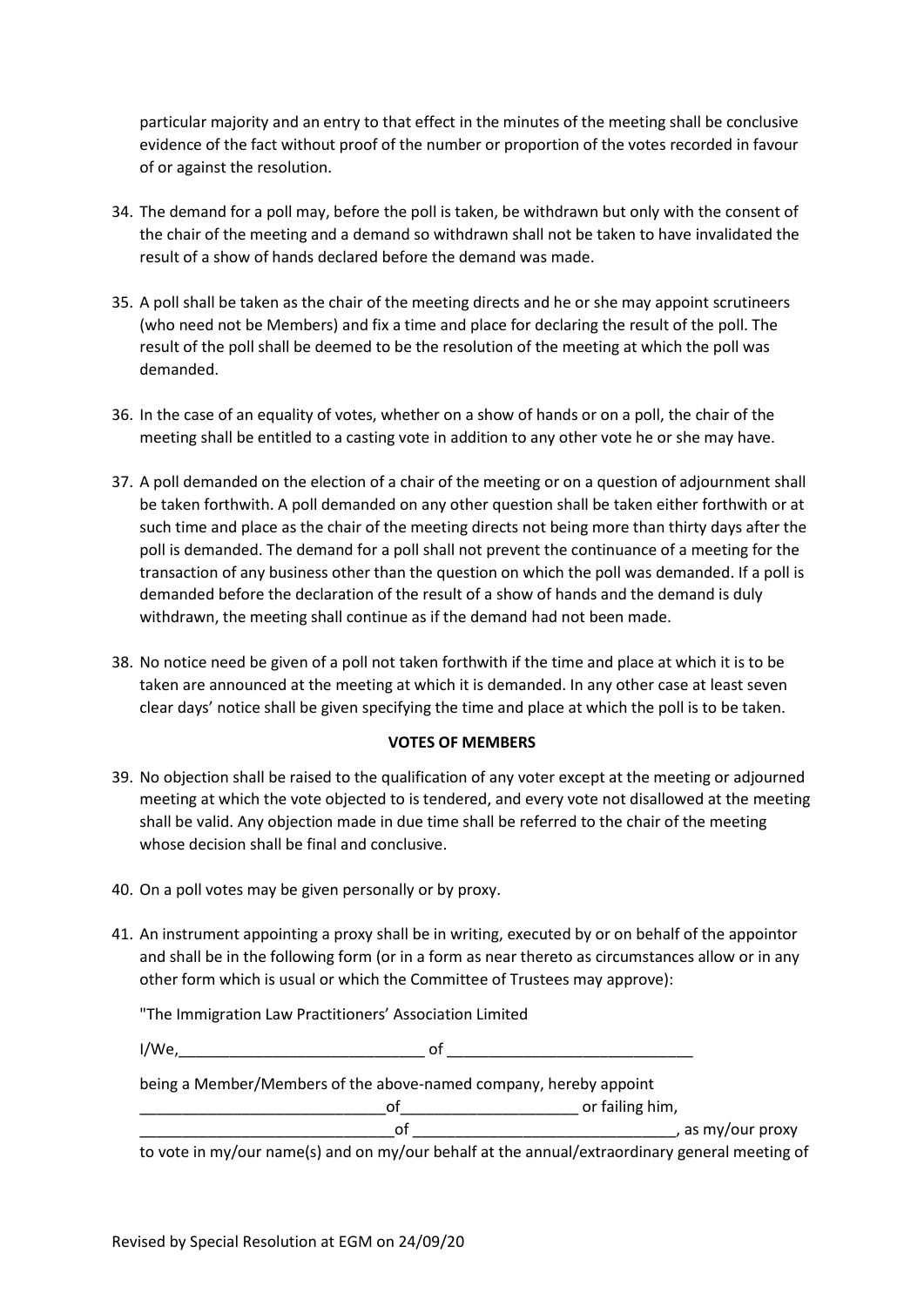| the company to be held on | , and any |
|---------------------------|-----------|
| adjournment thereof.      |           |
| Signed on                 | п         |

42. Where it is desired to afford Members an opportunity of instructing the proxy how he shall act the instrument appointing a proxy shall be in the following form (or in a form as near thereto as circumstances allow or in any form which is usual or which the Committee of Trustees may approve):

"The Immigration Law Practitioners' Association Limited

| I/We,                                                     | being a |  |
|-----------------------------------------------------------|---------|--|
| Member/Members of the above-named company, hereby appoint |         |  |
| , or failing him                                          |         |  |

as

my/our proxy to vote in my/our name(s) and on my/our behalf at the annual/extraordinary general meeting of the company to be held on and any adjournment thereof.

This form is to be used in respect of the resolutions mentioned below as follows:

Resolution No 1 \*for \* against

Resolution No 2 \*for \*against

\* Strike out whichever is not desired.

Unless otherwise instructed, the proxy may vote as he thinks fit or abstain from voting.

Signed this \_\_\_\_\_\_\_\_\_\_\_\_\_\_ day of \_\_\_\_\_\_\_\_\_\_\_\_\_\_\_\_\_\_\_\_\_\_\_

43. The instrument appointing a proxy and any authority under which it is executed or a copy of such authority certified notarially or in some other way approved by the Committee of Trustees may:

a) be deposited at the office or at such other place within the United Kingdom as specified in the notice convening the meeting or in any form of instrument of proxy sent out by the Association in relation to the meeting not less than 48 hours before the time for holding the meeting or adjourned meeting at which the person named in the instrument proposes to vote; or

b) in the case of a poll taken more than 48 hours after it is demanded, be deposited as aforesaid after the poll has been demanded and not less than 24 hours before the time appointed for the taking of the poll;

c) where the poll is not taken forthwith but is taken not more than 48 hours after it was demanded, be delivered at the meeting at which the poll was demanded to the chair of the meeting or to the secretary;

and an instrument of proxy which is not deposited or delivered in a manner so permitted shall be invalid.

44. A vote given or poll demanded by a proxy or by the duly authorised representative of an organisation which is a member shall be valid notwithstanding the previous determination of the authority of the person voting or demanding a poll unless notice of the determination was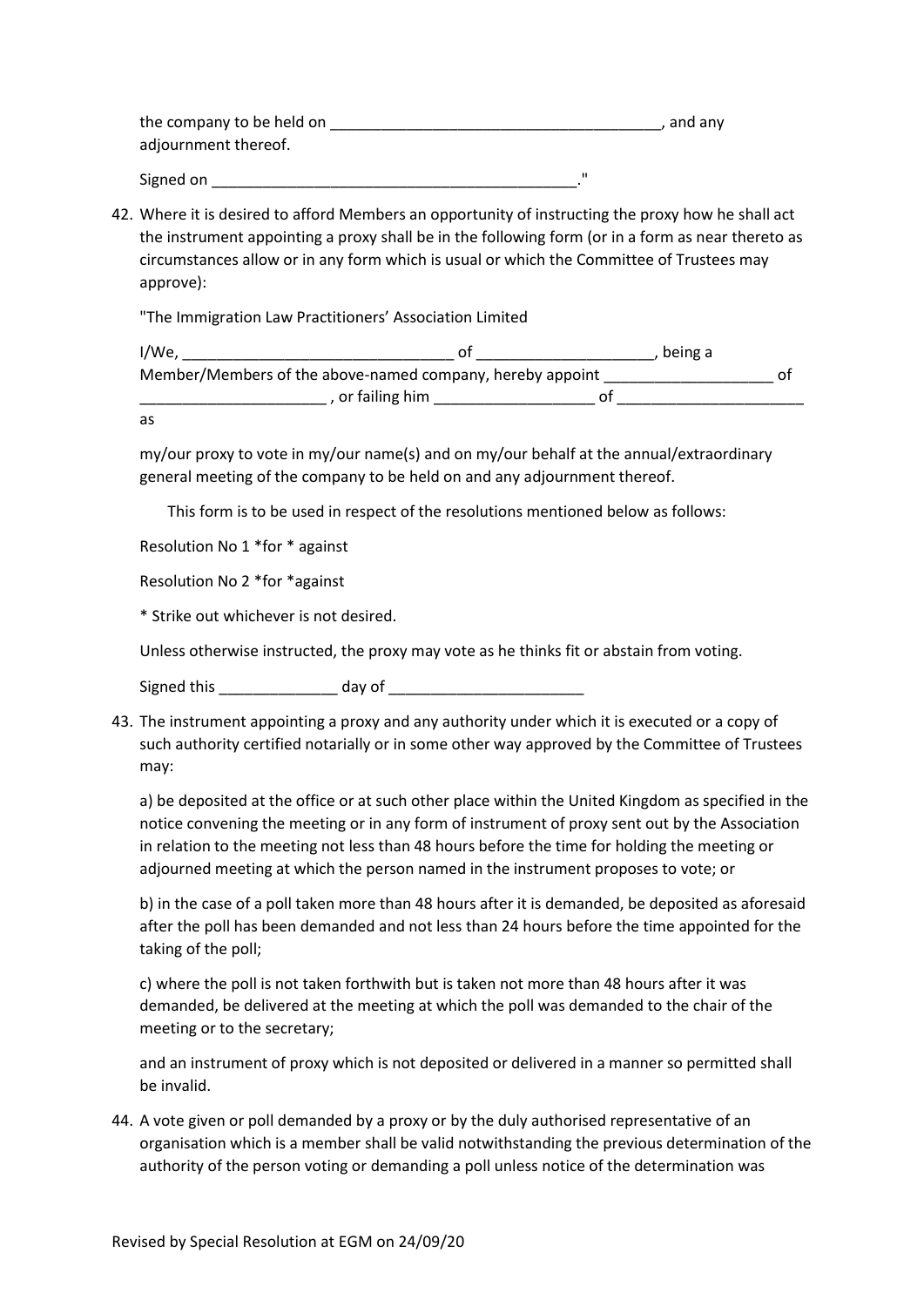received by the Association at the office or at such other place at which the instrument of proxy was duly deposited before the commencement of the meeting or adjourned meeting at which the vote is given or the poll demanded or (in the case of a poll taken otherwise than on the same day as the meeting or adjourned meeting) the time appointed for taking the poll.

45. On a show of hands every Member present in person, or being an organisation, by its duly authorised representative shall have one vote. On a poll, every Member who is an individual and is present in person or by proxy shall have one vote and every Member which is an organisation and is present by proxy or by its authorised representative shall have two votes.

#### **OFFICERS**

46. There shall be a Chair and a Secretary of the Association each of whom shall be elected annually at the annual general meeting. The Chair and the Secretary shall be eligible for re-election. There shall also be a Treasurer of the Association who can be a Member of ILPA but can also be a non ILPA Member selected on the basis of their relevant skills and experience. The Treasurer shall be appointed for a three year term. The appointment will need to be approved by the members by a vote at the AGM.

#### **COMMITTEE OF TRUSTEES**

- 47. The Committee of Trustees shall consist of:
	- a) the Chair (elected annually by members);
	- b) the Secretary (elected annually by members);
	- c) the Treasurer (elected for a three year term by members); and

d) up to nine others (being individual Members or representatives of Members which are organisations) who shall be elected by the Members in annual general meeting;

- 48. The Committee of Trustees may appoint any Member, representative of a Member which is an organisation or non member in the case of the Treasurer role only as it thinks fit:
	- a) to fill any office which falls vacant; or
	- b) to fill any casual vacancy,

and may co-opt up to four others (being individual Members or representatives of Members which are organisations) as additional members of the Committee of Trustees for a period up to the next following annual general meeting or for a particular term, purpose or period, but, unless the Committee of Trustees considers that there is special reason for so doing, a person who stood unsuccessfully for election as an officer or a member of the Committee of Trustees at the most recent elections shall not be co-opted as an additional member.

- 49. The Chair, Secretary and members of the Committee of Trustees shall hold office until the next annual general meeting unless he or she is suspended or expelled from the Association in accordance with the articles. The Treasurer shall hold office for three years from the date of appointment at the AGM.
- 50. The Committee of Trustees may appoint from its members a deputy Chair, assistant Secretary and assistant Treasurer.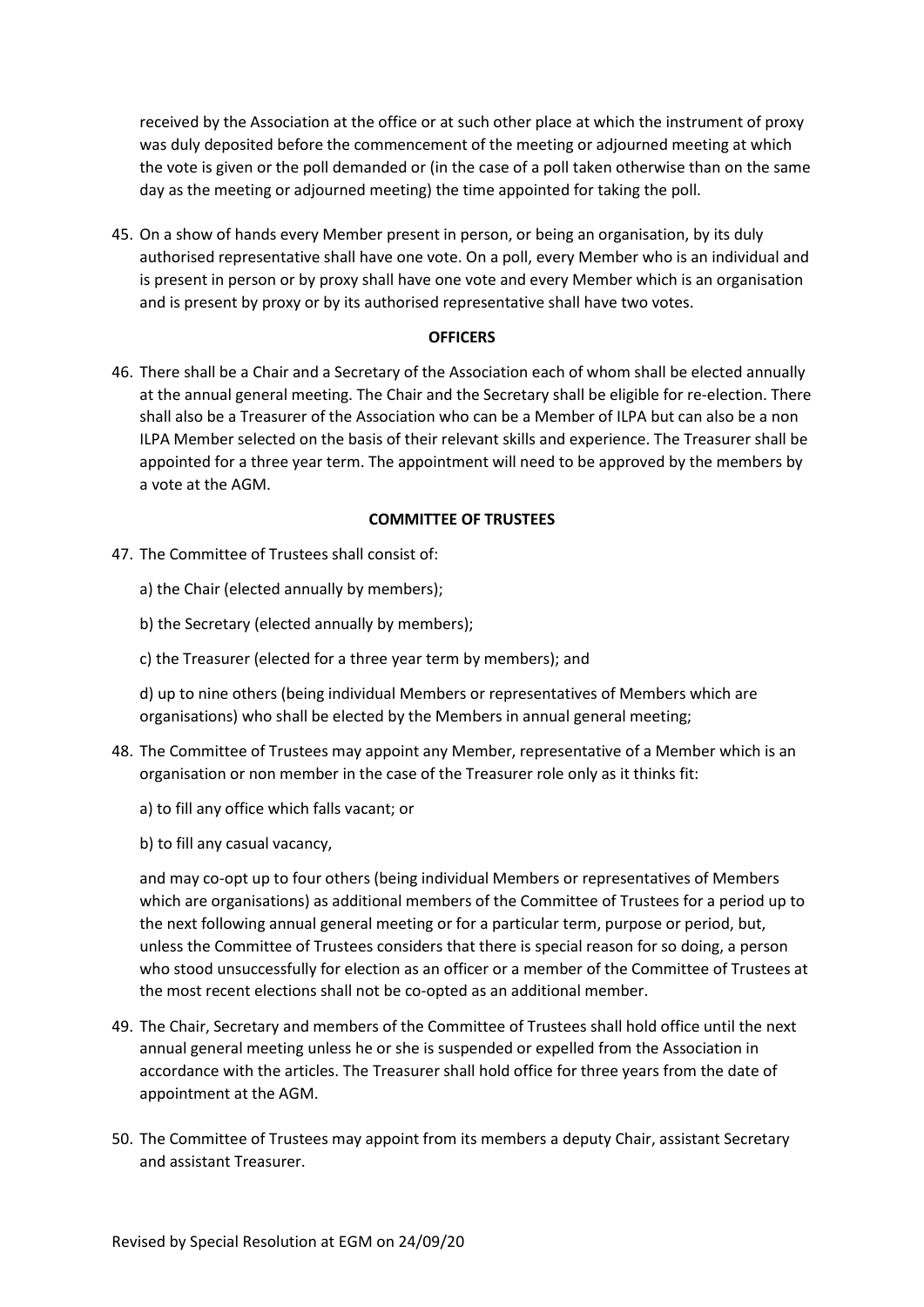#### **PATRONS**

- 51. The Association may appoint a group of up to six Patrons.
- 52. These patrons will
	- a) Lend their name to add to the profile and standing of the Association;

b) Lend their time, effort, contacts, influence, ideas, and inspiration in order to progress the activities of the Association;

c) Add to the capacity of the Association to progress its purpose;

d) Be listed on letterhead, pamphlets and Annual Reports to signal their endorsement of the Association and its purpose.

- 53. Patrons will be selected and appointed by the Committee of Trustees and will serve a term of 3 years.
- 54. Appointed patrons will be approved at the first AGM following their selection as a Patron.

#### **APPOINTMENT OF THE COMMITTEE OF TRUSTEES**

- 55. Not less than thirty clear days before the date appointed for the annual general meeting in each year, notice shall be given to all Members stating that nominations for elections of the Chair and Secretary and other members of the Committee of Trustees may be made in writing to the Association. The Treasurer role will be subject to a three year fixed term and so nominations will only be required once every three years.
- 56. Aside from the Treasurer who is appointed for a three year term no person shall be elected or re-elected a member of the Committee of Trustees at any annual general meeting, unless not less than twenty clear days before the date appointed for the meeting, notice executed by a Member has been given to the Association nominating that person for election or re-election together with notice executed by that person of his or her willingness to be so elected or reelected.

#### 57.

1) If the Association shall have received a number of valid nominations not greater than the number of vacancies to be filled, the persons nominated shall at the said annual general meeting be declared to be elected. If the Association shall have received a number of valid nominations greater than the number of vacancies to be filled, the persons nominated to be elected shall be decided by vote in manner hereinafter appearing. The Secretary shall serve on each member a ballot paper or electronic voting tool not later than 10 days before the date of the said annual general meeting. There shall appear upon every ballot paper or electronic voting tool:

a) the name of each candidate;

b) a statement of the occupation of each candidate, the approximate duration of his or her membership of the Association, and such other matter about him or her as the Committee of Trustees may direct;

c) adequate provision and instruction for voting.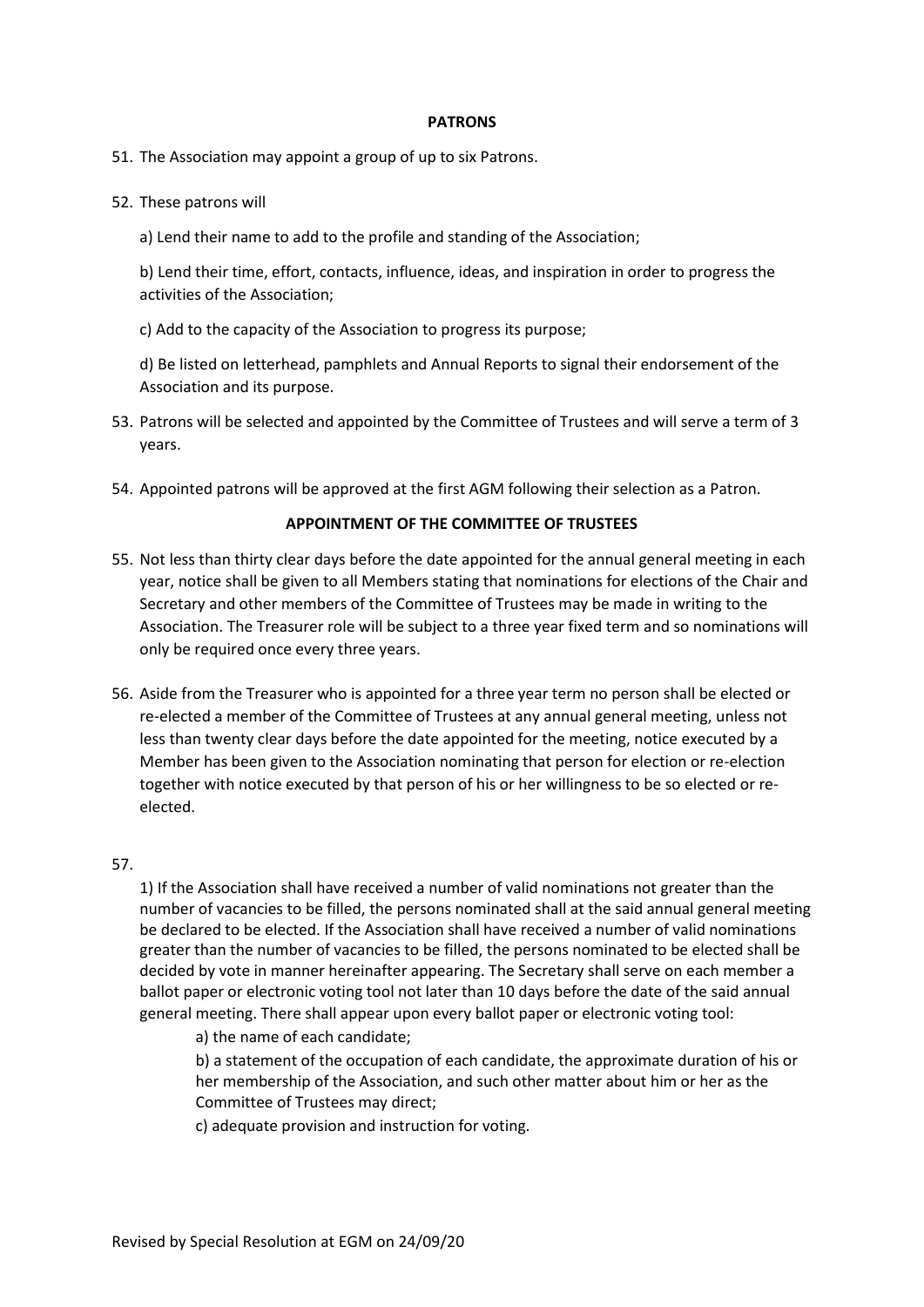2) Each Member who is an individual shall be entitled to one vote in the ballot or electronic vote and each Member which is an organisation shall be entitled to two votes in the ballot or electronic vote.

3) The provisions herein as to the serving of notices shall apply to the serving of ballot papers or electronic votes.

4) Completed ballot papers or electronic votes shall be returned to the Secretary not later than the commencement of the annual general meeting failing which they shall not be counted. Those candidates who obtain the highest number of votes, up to the number of vacancies to be filled, shall be declared elected, and any tie that has to be resolved shall be so resolved by lot.

#### **POWERS OF THE COMMITTEE OF TRUSTEES**

- 58. Subject to the provisions of the Act, the Memorandum and the articles and to any directions given by special resolution, the business of the Association shall be managed by the Committee of Trustees who may exercise all the powers of the Association. No alteration of the Memorandum or articles and no such direction shall invalidate any prior act of the Committee of Trustees which would have been valid if that alteration had not been made or that direction had not been given. The powers given by this article shall not be limited by any special power given to the Committee of Trustees under the articles and a meeting of the Committee of Trustees at which a quorum is present may exercise all powers exercisable by the Committee of Trustees.
- 59. The Committee of Trustees may, by power of attorney or otherwise, appoint any person to be agent of the Association for such purposes and on such conditions as the Committee of Trustees may determine, including authority for the agent to delegate all or any of his powers.

## **DELEGATION OF THE COMMITTEE OF TRUSTEE'S POWERS**

60. The Committee of Trustees may delegate any of its powers to any committee consisting of such persons as it thinks fit. Any such delegation may be made on such terms and subject to such conditions as the Committee of Trustees may impose, and either collaterally with or to the exclusion of their own powers and may be revoked or altered. Subject to any such conditions, the proceedings of a committee with two or more members shall be governed by the articles regulating the proceedings of the Committee of Trustees so far as they are capable of applying.

## **DISQUALIFICATION AND REMOVAL OF MEMBERS OF COMMITTEE OF TRUSTEES**

61. The office of a member of the Committee of Trustees shall ipso facto be vacated if:

a) he or she ceases to be a member of the Committee of Trustees by virtue of any provision of the Act or if he or she becomes prohibited by law from being a member of the Committee of Trustees; or

b) he or she becomes bankrupt or makes any arrangement or composition with his creditors generally; or

c) he or she is, or may be, suffering from mental disorder and either:

i. he or she is admitted to hospital in pursuance of an application for treatment under the Mental Health Act 1983 or, in Scotland an application for an admission under the Mental Health (Scotland) Act 1960; or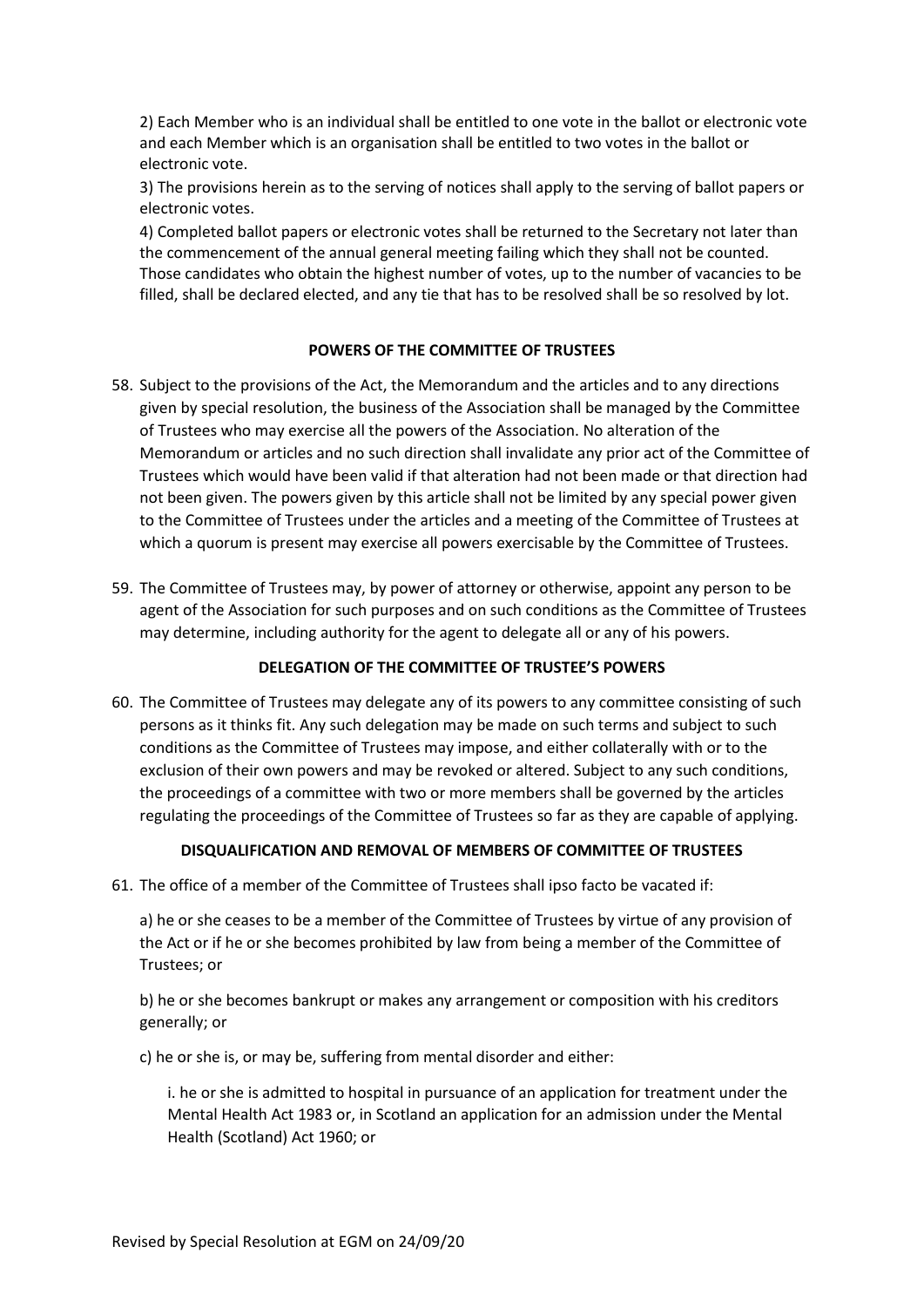ii. an order is made by a court having jurisdiction (whether in the United Kingdom or elsewhere) in matters concerning mental disorder for his detention or for the appointment of a receiver, curator bonis or other person to exercise powers with respect to his property or affairs; or

d) he or she resigns his or her office by notice in writing to the Association; or

e) he or she attends no meetings of the Committee of Trustees during a period of six calendar months, and the Committee of Trustees pass a resolution that his or her office is vacated by reason of such non-attendance.

## **REMUNERATION OF MEMBERS OF COMMITTEE OF TRUSTEES**

62. No member of the Committee of Trustees shall receive any remuneration for his or her services as a Trustee unless the Association shall otherwise determine by special resolution.

#### **COMMITTEE OF TRUSTEES MEMBERS' INTERESTS**

63. Subject to the provisions of the Act, and provided that he or she has disclosed to the Committee of Trustees the nature and extent of any interest of his/hers, a member of the Committee of Trustees notwithstanding his/her office:

a) may be party, or otherwise interested in, any transaction or arrangement with the Association or in which the Association is otherwise interested;

b) may be a director or other officer of, or employed by, or a party to any transaction or arrangement with, or otherwise interested in, any body corporate promoted by the Association or in which the Association is otherwise interested in; and

c) shall not, by reason of his/her office, be accountable to the Association for any benefit which he/she derives from any such office or employment or from any such transaction or arrangement or from any interest in any such body corporate and no such transaction or arrangement shall be liable to be avoided on the ground of any such interest or benefit.

64. For the purposes of article 63:

a) a general notice given to the Association that a member of the Committee of Trustees is to be regarded as having an interest of the nature and extent person or class of persons is interested shall be deemed to be a disclosure that specified in the notice in any transaction or arrangement in which a specified the member of the Committee of Trustees has an interest in any such transaction of the nature and extent so specified; and

b) any interest of which a member of the Committee of Trustees has no knowledge and of which it is unreasonable to expect him/her to have knowledge shall not be treated as an interest of his/hers.

- 65. A member of the Committee of Trustees shall not vote at a meeting of the Committee of Trustees on any resolution concerning a matter which he or she has any interest in and which conflicts or may conflict with the interests of the Association.
- 66. A member of the Committee of Trustees shall not be counted in the quorum present at a meeting of the Committee of Trustees in relation to a resolution on which he or she is not entitled to vote.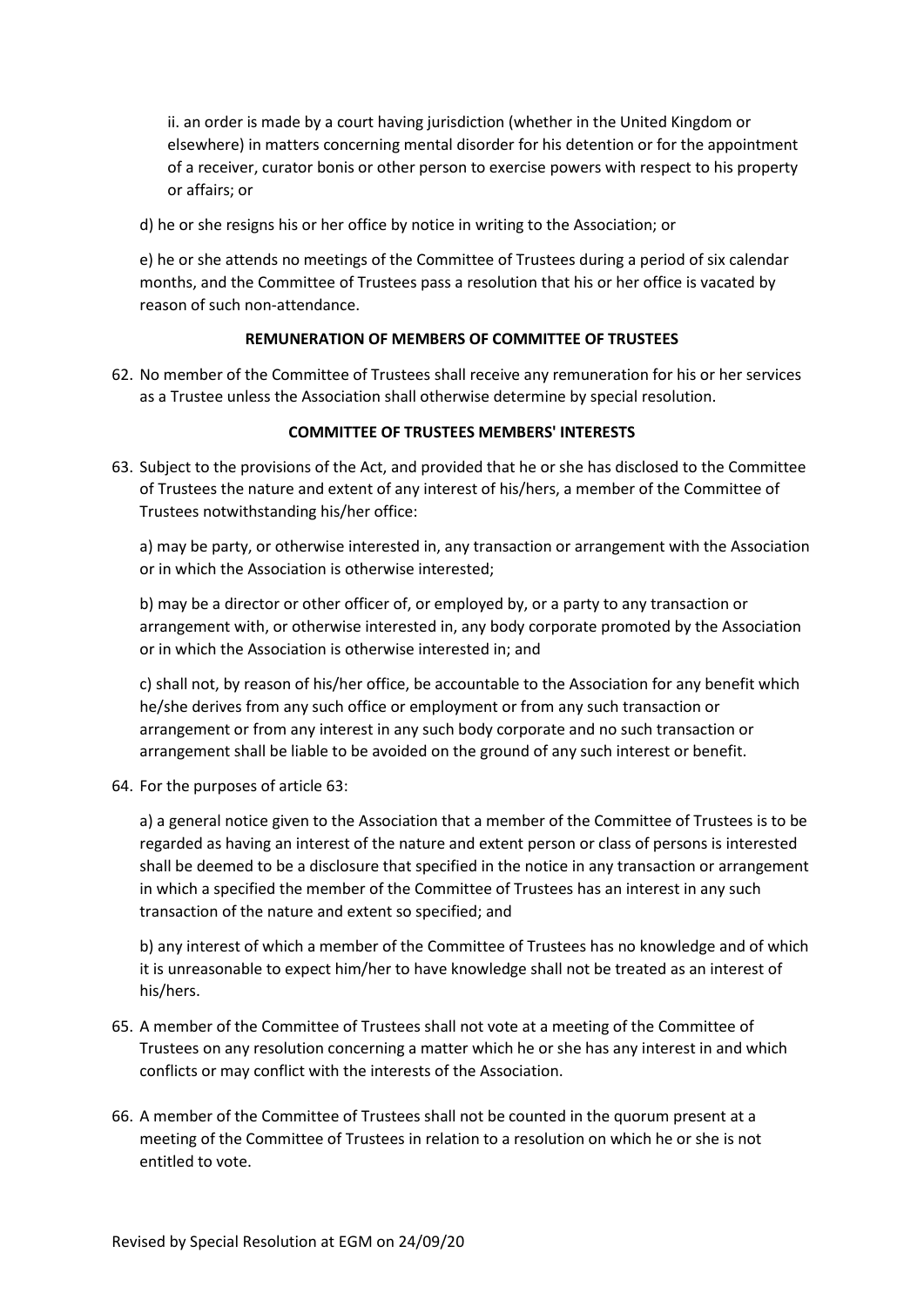#### **PROCEEDINGS OF THE COMMITTEE OF TRUSTEES**

- 67. Subject to the provisions of the articles, the Committee of Trustees may regulate its proceedings as it thinks fit. The Committee of Trustees may at any time and the Secretary upon the request of any member of the Committee of Trustees shall convene a meeting of the Committee of Trustees. It shall not be necessary to give notice of a meeting to a member of the Committee of Trustees who is absent from the United Kingdom.
- 68. A resolution proposed at a meeting of the Committee of Trustees shall be declared carried if a simple majority (or such other majority as the Committee of Trustees may from time to time decide) of the members present and voting, vote in favour of the resolution.
- 69. The quorum for the transaction of the business of the Committee of Trustees may be fixed by the Committee of Trustees and unless so fixed at any other number shall be not less than four in number of the members of the Committee of Trustees for the time being.

#### 70.

1) A meeting of the members of the Committee of Trustees may consist of a conference between members of the Committee of Trustees some or all of whom are in different places provided that each member of the Committee of Trustees who participates is able:

a) to hear each of the other participating members of the Committee of Trustees addressing the meeting; and

b) if he or she so wishes, to address all of the other participating members of the Committee of Trustees simultaneously,

whether directly, by conference telephone or by any other form of communications equipment (whether in use when these articles are adopted or not) or by a combination of those methods.

2) Subject to the provisions of article 66, a quorum is deemed to be present if the conditions referred to in article 70(1) are satisfied in respect of at least the number of members of the Committee of Trustees required to form a quorum.

3) A meeting held in this way is deemed to take place at the place where the largest group of participating members of the Committee of Trustees is assembled or, if no such group is readily identifiable, at the place from where the chair of the meeting participates.

- 71. The continuing members of the Committee of Trustees may act notwithstanding any vacancies in their number, but, if the number of members of the Committee of Trustees is less than the number fixed as the quorum, the continuing members of the Committee of Trustees may act only for the purpose of filling vacancies or of calling a general meeting.
- 72. The Chair for the time being of the Association shall preside at every meeting of the Committee of Trustees but if the Chair shall not be present within fifteen minutes after the time appointed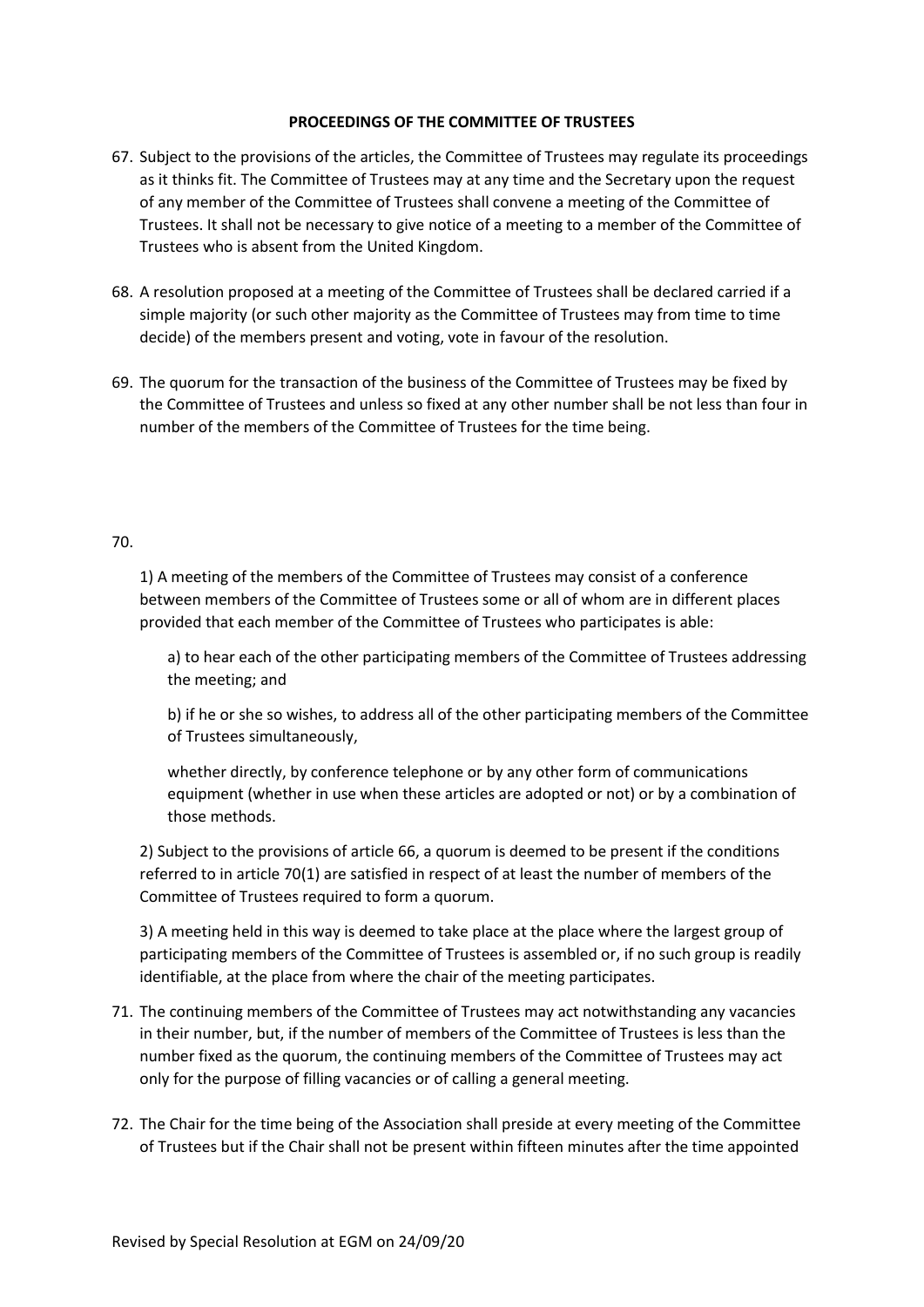for the meeting, the members of the Committee of Trustees present may appoint one of their number to be chair of the meeting.

- 73. All acts done by a meeting of the Committee of Trustees , or of a committee of the Committee of Trustees, or by a person acting as a member of the Committee of Trustees shall, notwithstanding that it be afterwards discovered that there was a defect in the appointment of any member of the Committee of Trustees or that any of them were disqualified from holding office, or had vacated office, or were not entitled to vote, be as valid as if every such person had been duly appointed and was qualified and had continued to be a member of the Committee of Trustees and had been entitled to vote.
- 74. A resolution in writing signed by all the members of the Committee of Trustees entitled to receive notice of a meeting of the Committee of Trustees or of a committee of the Committee of Trustees shall be as valid and effectual as if it had been passed at a meeting of the Committee of Trustees or (as the case may be) a committee of the Committee of Trustees duly convened and held and may consist of several documents in the like form each signed by one or more members of the Committee of Trustees.

#### **MINUTES**

75. The Committee of Trustees shall cause minutes to be made in books kept for the purpose:

a) of all appointments of officers made by the Committee of Trustees, including those members co-opted by the Committee of Trustees; and

b) of all proceedings at meetings of the Association and of the Committee of Trustees, and of the committees of the Committee of Trustees including the names of the members of the Committee of Trustees present at each such meeting.

#### **BRANCHES**

76. Subject to the prior approval of the Committee of Trustees, groups of Members may form branches of the Association in any locality and provide an organisation within which they should conduct their business which must be for, or conducive to, the objects of the Association. The Committee of Trustees may at its absolute discretion dissolve any such branches. Each branch shall be constituted and its affairs shall be carried on in accordance with articles approved from time to time by the Committee of Trustees.

#### **NOTICES**

- 77. Any notice to be given to or by any person pursuant to the articles shall be in writing except that a notice calling a meeting of the Committee of Trustees need not be in writing.
- 78. The Association may give any notice to a Member either personally or by sending it by post in a prepaid envelope addressed to the Member at his registered address or by leaving it at that address.
- 79. A Member present, either in person or by proxy, at any meeting of the Association shall be deemed to have received notice of the meeting and, where requisite, of the purposes for which it was called.